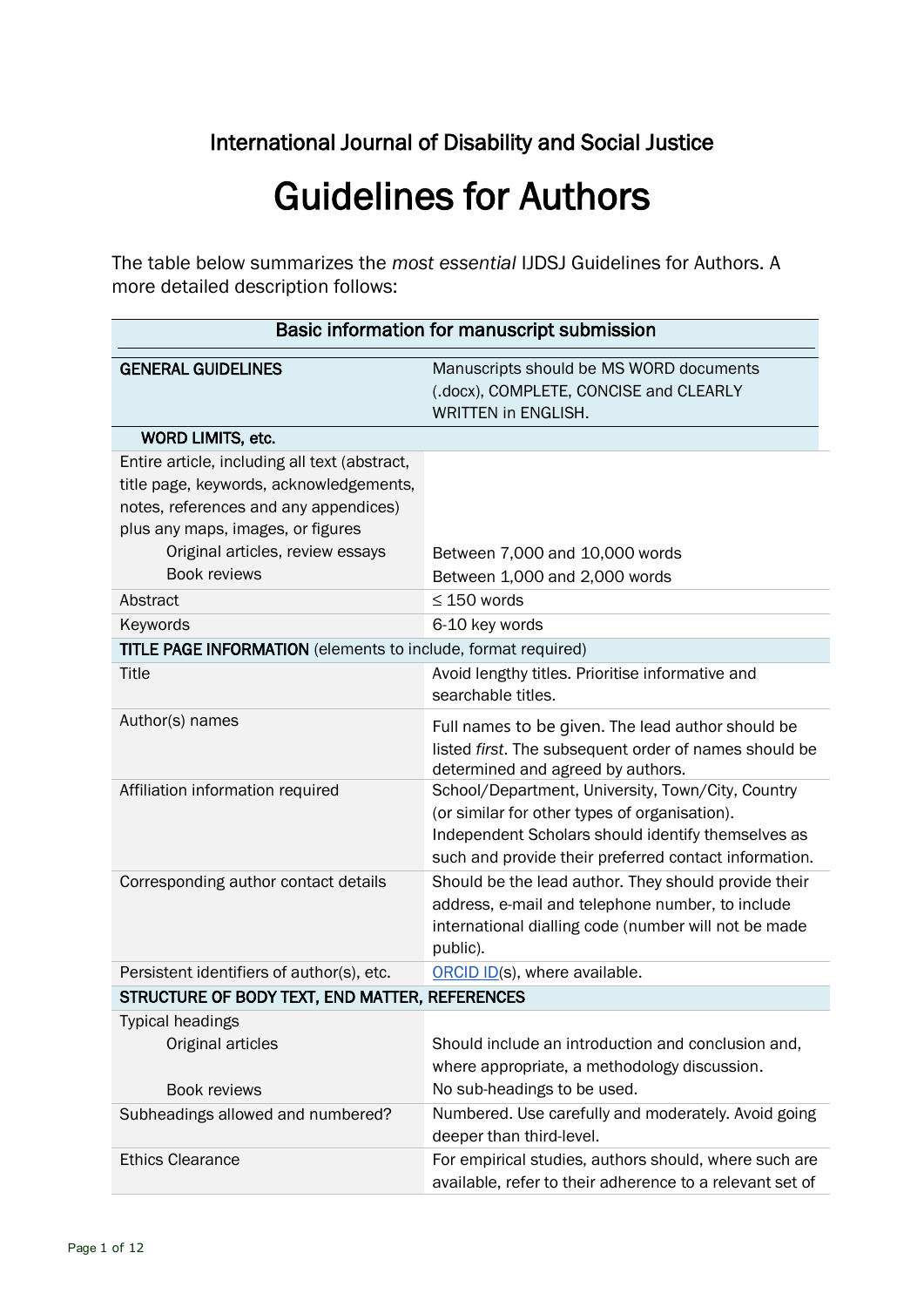|                         | ethical guidelines in their discipline/field and, where<br>this was necessary, state that they had ethical<br>clearance from an Ethics Review Board for their<br>research. Where available authors should provide<br>Ethics Clearance Reference Number, once the article<br>has been accepted.                                        |
|-------------------------|---------------------------------------------------------------------------------------------------------------------------------------------------------------------------------------------------------------------------------------------------------------------------------------------------------------------------------------|
| Language of disability  | Consistent use of person-first (e.g. person with<br>disabilities) or social-model of disability (e.g. disabled<br>people) terms. Provide a brief statement - as a note -<br>explaining your decision.                                                                                                                                 |
| <b>Measurements</b>     | Should be given to a maximum of TWO decimal place<br>unless there is a very strong scientific rationale for<br>doing otherwise.                                                                                                                                                                                                       |
| Acknowledgements        | Any funding source supporting the work reported in<br>the article should be acknowledged. Other brief<br>acknowledgements (e.g. of research participants, or<br>of colleagues) are welcomed. Both pieces of<br>information should only be added to articles post-<br>review.                                                          |
| <b>Disclaimer</b>       | Any conflict of interest which could potentially bias<br>author's opinions - for example funding-source or<br>employment - should be declared in the submission<br>email.                                                                                                                                                             |
| Referencing style       | Harvard or Oscola, used consistently and<br>accurately.                                                                                                                                                                                                                                                                               |
| Appendices              | Please discuss the addition of appendices files with<br>the Editorial Executive ( <b>IJDSJContact@gmail.com</b> )                                                                                                                                                                                                                     |
| <b>FORMATTING</b>       |                                                                                                                                                                                                                                                                                                                                       |
| Spelling                | American or UK English, consistent usage.                                                                                                                                                                                                                                                                                             |
| General style           | Consistent use of first OR third person style. Scholarly<br>style.                                                                                                                                                                                                                                                                    |
| <b>SUBMISSION NOTES</b> |                                                                                                                                                                                                                                                                                                                                       |
| Cover letter            | No submission letter required. Issues that the<br>author(s) wish to bring to the attention of the Editorial<br>Executive may be included in their email at the point<br>of submission.                                                                                                                                                |
| Submission system       | Until further notice, by email to:<br><b>IJDSJContact@gmail.com</b>                                                                                                                                                                                                                                                                   |
| Proposal of reviewers   | Authors may not propose reviewers at the point of<br>submission (but the Editorial Executive reserve right<br>to ask authors for suggestions). Authors may indicate<br>if they would prefer that certain reviewers were not<br>approached. These requests will be carefully and<br>sensitively considered by the Editorial Executive. |
| <b>Tables</b>           | Black and white/greyscale only. Must be formatted in<br>an accessible manner:                                                                                                                                                                                                                                                         |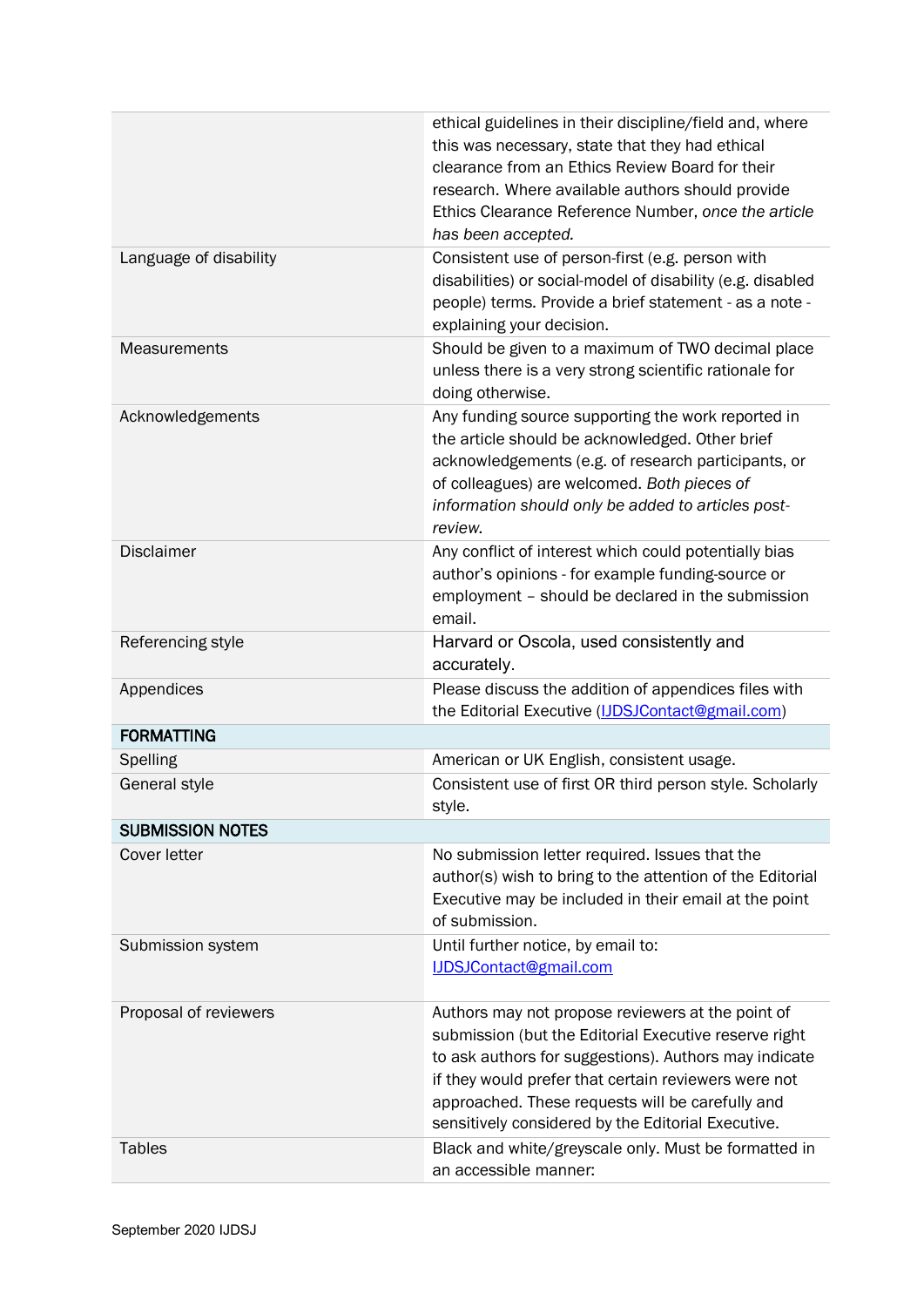| include at the end of the manuscript.<br>High-quality scanned images (minimum 300dpi).<br><b>Figures</b><br>Please submit as separate documents. Alternative<br>text $( \leq 50$ words per image) must be submitted within<br>one document, labelled 'image descriptions'.<br>Guidelines available at<br>https://www.w3.org/WAI/tutorials/images/ or<br>https://webaim.org/techniques/alttext/ |  |
|------------------------------------------------------------------------------------------------------------------------------------------------------------------------------------------------------------------------------------------------------------------------------------------------------------------------------------------------------------------------------------------------|--|
|                                                                                                                                                                                                                                                                                                                                                                                                |  |
|                                                                                                                                                                                                                                                                                                                                                                                                |  |
|                                                                                                                                                                                                                                                                                                                                                                                                |  |
|                                                                                                                                                                                                                                                                                                                                                                                                |  |
|                                                                                                                                                                                                                                                                                                                                                                                                |  |
|                                                                                                                                                                                                                                                                                                                                                                                                |  |
|                                                                                                                                                                                                                                                                                                                                                                                                |  |
| A plain English summary (500-1,000 words) must be<br>Supplementary files (only for accepted                                                                                                                                                                                                                                                                                                    |  |
| articles/book reviews)<br>provided together with the final version of all                                                                                                                                                                                                                                                                                                                      |  |
| accepted articles.                                                                                                                                                                                                                                                                                                                                                                             |  |
| A plain English summary (≤250 words) must be                                                                                                                                                                                                                                                                                                                                                   |  |
| provided together with the final version of all                                                                                                                                                                                                                                                                                                                                                |  |
| accepted book reviews.                                                                                                                                                                                                                                                                                                                                                                         |  |
| There are no submission or publication charges for<br>Fees for publishing.                                                                                                                                                                                                                                                                                                                     |  |
| authors publishing in this journal                                                                                                                                                                                                                                                                                                                                                             |  |
| JOURNAL POLICIES, ETC.                                                                                                                                                                                                                                                                                                                                                                         |  |
| Preprint policy<br>Original submitted version (pre-review) of the                                                                                                                                                                                                                                                                                                                              |  |
| manuscript ('preprint') can be published on any                                                                                                                                                                                                                                                                                                                                                |  |
| preprint server (institutional or other).                                                                                                                                                                                                                                                                                                                                                      |  |
| IJDSJ encourages authors to deposit (subject to all<br>Data sharing<br>necessary ethical and legal requirements) their                                                                                                                                                                                                                                                                         |  |
| research data in a suitable repository. Authors are                                                                                                                                                                                                                                                                                                                                            |  |
| advised to select a data repository that issues a                                                                                                                                                                                                                                                                                                                                              |  |
| persistent identifier, preferably a Digital Object                                                                                                                                                                                                                                                                                                                                             |  |
| Identifier (DOI), and has established a robust                                                                                                                                                                                                                                                                                                                                                 |  |
| preservation plan to ensure the data is preserved in                                                                                                                                                                                                                                                                                                                                           |  |
| perpetuity.<br>Articles will be first subject to a desk-review for journal<br>Peer review                                                                                                                                                                                                                                                                                                      |  |
| suitability and clarity. A double-anonymous (what is                                                                                                                                                                                                                                                                                                                                           |  |
| commonly termed 'double-blind') review will be                                                                                                                                                                                                                                                                                                                                                 |  |
| performed by at least two reviewers. Other than in                                                                                                                                                                                                                                                                                                                                             |  |
| exceptional circumstances, one reviewer will always be                                                                                                                                                                                                                                                                                                                                         |  |
| a member of the IJDSJ Editorial Board. We will strive                                                                                                                                                                                                                                                                                                                                          |  |
| for an average time for review of 12 weeks from point                                                                                                                                                                                                                                                                                                                                          |  |
| of submission. Publication decisions will be made by a<br>sub-group of the Editorial Executive. Authors may                                                                                                                                                                                                                                                                                    |  |
| appeal a decision of Reject, once. Any final decision                                                                                                                                                                                                                                                                                                                                          |  |
| will rest with the Co-Chairs.                                                                                                                                                                                                                                                                                                                                                                  |  |

### 1. Aims and scope of the journal

IJDSJ is a publication of and for the interdisciplinary field of Disability Studies. It aims to provide a publishing outlet for scholars and academic-activists concerned with Disability and Social Justice. It seeks to publish articles based upon high-quality, ethically-conducted, original and thought-provoking research. Articles published in this journal will have been judged by reviewers and editors to: advance knowledge and understanding; be of potential interest and use to disabled people and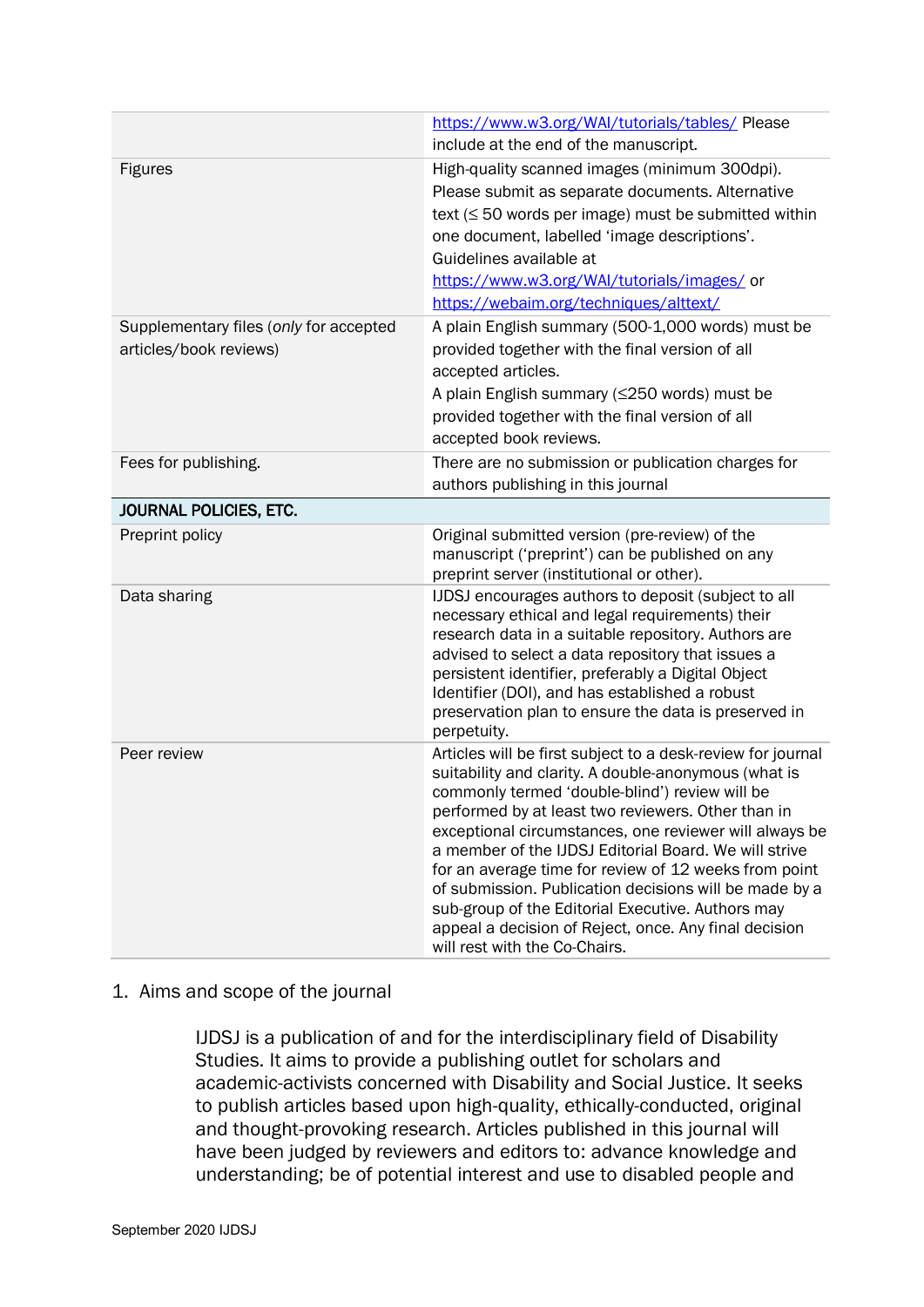allies who are working to challenge injustices and build inclusive societies.

We understand Disability Studies to include Critical Disability Studies, Ability Studies and Studies in Ableism. We recognise the connections between Disability Studies and allied fields including (but not limited to) Deaf Studies, Mad Studies, Critical Autism Studies, Fat Studies and Ageing Studies. We warmly invite authors from all of these fields to submit to and engage with this journal.

The IJDSJ will be interdisciplinary but, given its focus on social justice, we envisage that many contributions will draw upon ideas developed in the broad fields of:

- ◆ Socio-Legal Studies and Human Rights
- ◆ Critical Sociologies
- ◆ Political Science and International Development
- ◆ Social and Public Policy
- ◆ Philosophy/Ethics/Theology and other Critical Humanities
- ◆ Radical/Critical Social Work, Health and Psy- Sciences
- ◆ Inclusive Education
- ◆ Critical Sports Studies
- ◆ Critical Management/Business Studies
- ◆ Inclusive Design

*This list is indicative only.*

Articles submitted to the journal should be minimum of 7,000 and maximum of 10,000 words in length. Please be guided by the saying: 'Brevity is a great charm of eloquence' ~ Cicero.

Authors will be asked to ensure that their articles are of interest to an international audience and advance knowledge and learning beyond national contexts.

Book reviews are also welcomed. These should be minimum of 1,000 and maximum of 2,000 words in length. Until further notice we invite authors to suggest books that they would like to review. They should contact the Editorial Executive to discuss: [IJDSJContact@gmail.com](mailto:IJDSJContact@gmail.com)

2. Types of Article: IJDSJ publishes Scholarly Articles.

Authors are welcome to seek advice from the Editorial Executive on type of article prior to submission [\(IJDSJContact@gmail.com\)](mailto:IJDSJContact@gmail.com).

3. How to submit articles: authors should submit via email to: [IJDSJContact@gmail.com](mailto:IJDSJContact@gmail.com)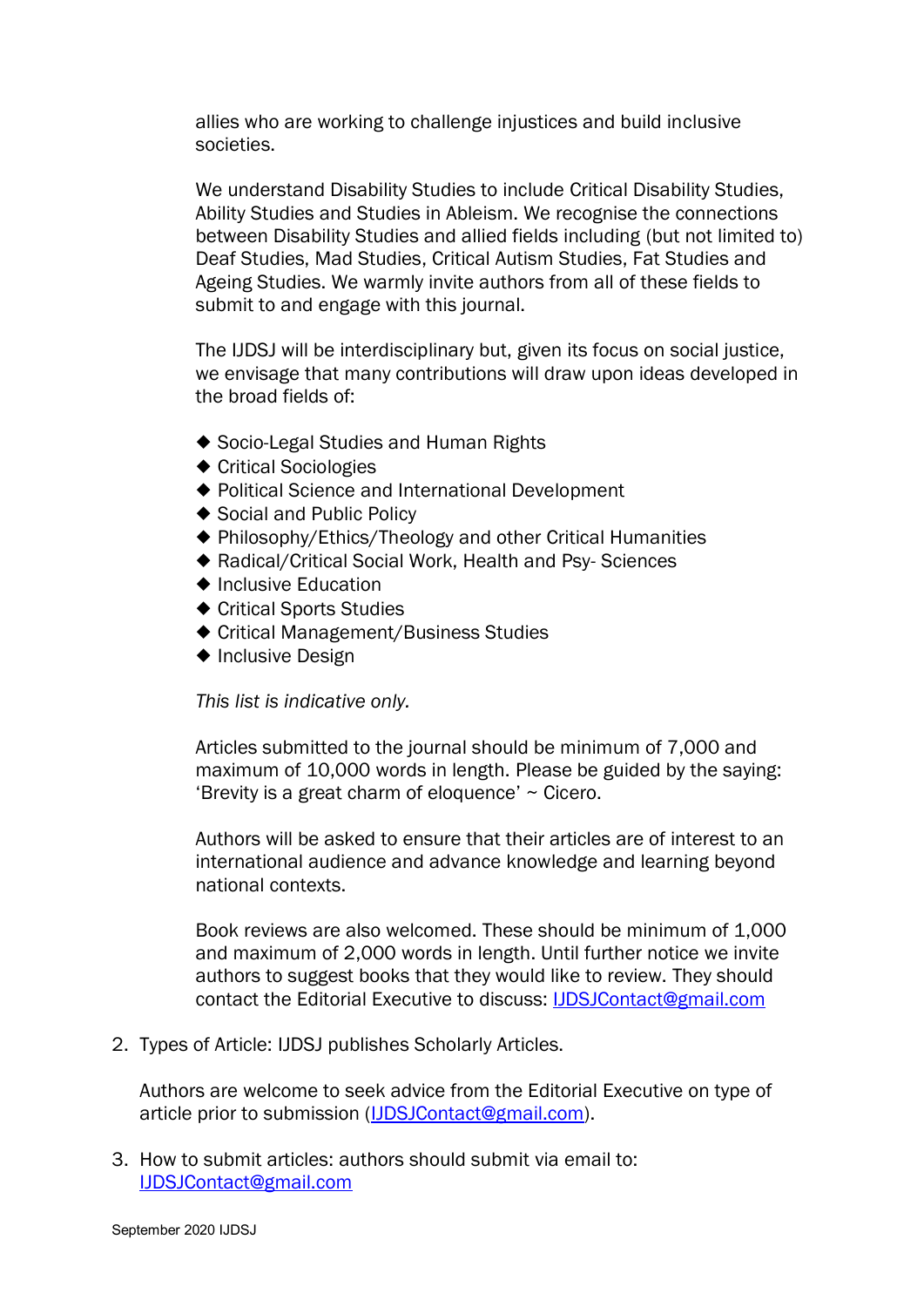At the point of first submission authors should submit an anonymised manuscript of their article, any supplementary material (e.g. tables or images) and a separate Title Page providing the article TITLE and AUTHORS, with affiliations.

- 4. How to submit book reviews: authors should submit via email to [IJDSJContact@gmail.com.](mailto:IJDSJContact@gmail.com) There is no need to anonymise book reviews.
- 5. Ethical Statement: authors are asked to read the IJDSJ's Ethical Statement (available on the journal's website). They should ensure that their article adheres to the principles and values set out in this Statement. The Editorial Executive reserve the right to reject any submission which they consider to be in conflict with these principles and values.
- 6. Style and structure
	- a. Structure of articles,
		- i. Title: authors are asked to avoid lengthy titles and prioritise informative and searchable titles. The Editorial Executive reserves the right to ask authors to revise the title of their articles.
		- ii. Author(s) order: the lead author should be listed *first*. The subsequent order of names should be determined and agreed by authors. The lead author should be the corresponding author.
		- iii. Affiliation: should be in the format of School/Department, University, Town/City, Country (or similar for other types of organisation). Where available, each author should provide their ORCID number plus institutional/work email. Personal addresses and emails should only be used if an author is an Independent Scholar (and the Editorial Executive will discuss with Independent Scholars what contact information they wish to have published).
		- iv. Key words: authors should identify 6-10 key words which best describe the subject-matter of their article.
		- v. Abstract: should be 150 words maximum, avoid jargon and references.
		- vi. Structure of article: authors are encouraged to use sub-headings carefully and moderately (avoid going deeper than level 3). The journal uses numbered sub-headings. It is expected that all articles will include an introduction and conclusion and, where appropriate, a methodology discussion.
		- vii. Existing literature: authors are strongly advised to ensure that they have conducted a careful literature review and that this is evident within their manuscript.
		- viii. Abbreviations/acronyms: should always be spelled out in full the first time, thereafter abbreviations can be used. The only exception is for well-known acronyms/abbreviations e.g. UN, EU, USA, BBC.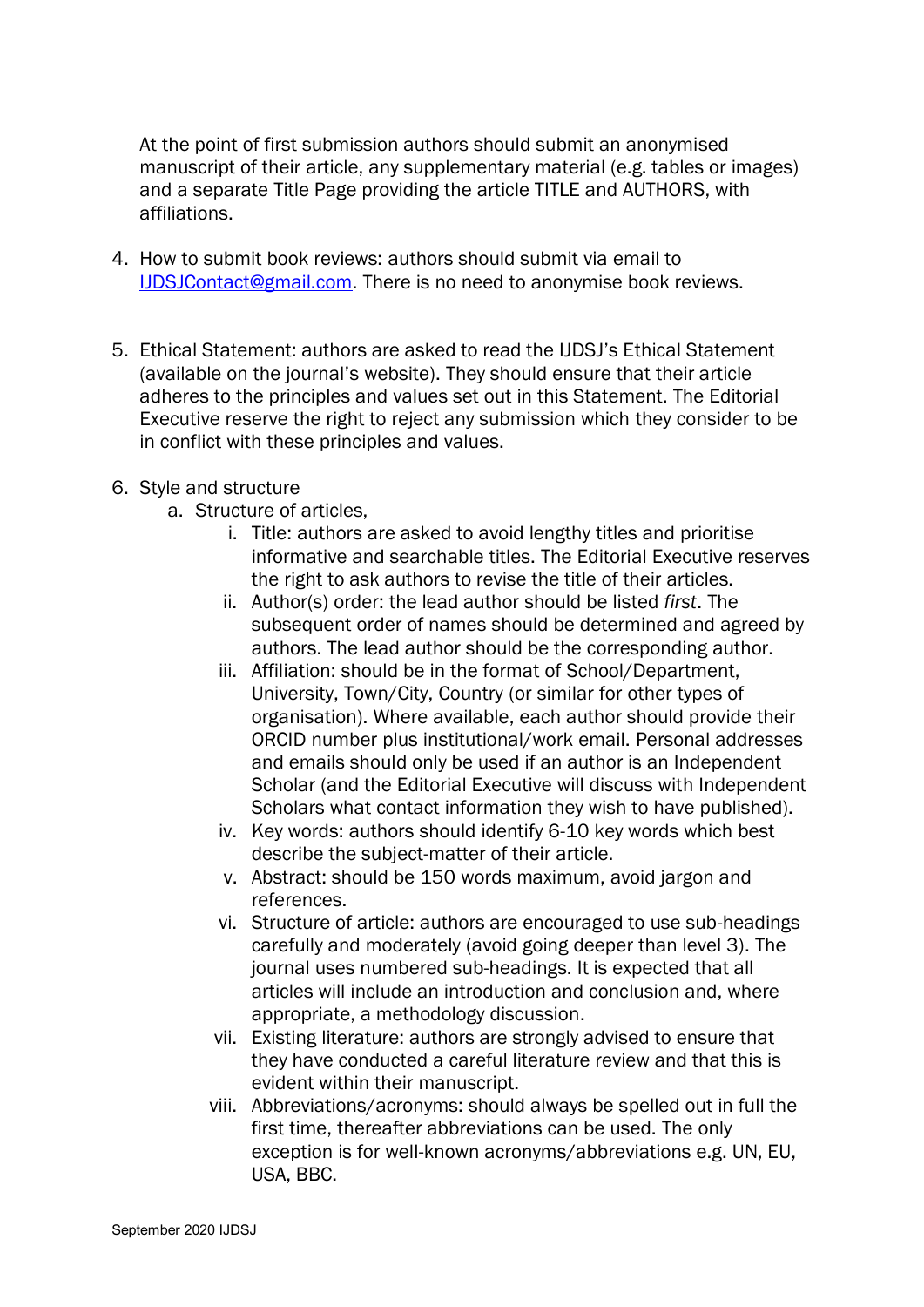- ix. Technical terms: should always be succinctly defined, to aid the non-specialist reader.
- x. Ethics Clearance: for empirical studies, authors should refer to their adherence, where available, to a relevant set of ethical guidelines in their discipline/field and, where this was necessary, state that they had ethical clearance from an Ethics Review Board for their research. Where available authors should provide the Ethics Clearance Reference Number – a*dding this information only after review and acceptance of article.*
- xi. Acknowledgements: *should only be added to articles post-review.* Authors should always include mention of any funding source supporting the work reported in an article. Further, brief acknowledgements e.g. of research participants, or of colleagues who provided helpful feedback on early drafts are welcomed.
- xii. Appendices: will not generally be permitted. Please contact the Editorial Executive to discuss if you believe your case is exceptional: [IJDSJContact@gmail.com](mailto:IJDSJContact@gmail.com)
- xiii. References: please see citation and references below.
- b. Citations and references: authors may choose one of two referencing styles. They must use one of these styles consistently and accurately. The options are:
	- i. Harvard
	- ii. Oscola
- c. Photos and Scanned Artwork: may be included where appropriate and subject to all necessary permissions. Only high-quality scanned images (minimum 300dpi) can be included. Please submit as separate documents, clearly labelled. Image descriptions of no more than 50 words per image must be submitted with each. For guidelines on providing appropriate alternative text for images, please refer to: [https://webaim.org/techniques/alttext/.](https://webaim.org/techniques/alttext/)
- d. Tables
	- i. Please submit as separate documents, clearly labelled.
	- ii. Style: black and white/greyscale only.
	- iii. Must be formatted in an accessible manner: <https://www.3.org/WAI/tutorials/tables/>
- e. Diagrams/Graphs and other complex images: must be accessibly presented <https://www.w3.org/WAI/tutorials/images/complex/>
- f. Style
	- i. Spellings: IJDSJ requires that authors select American OR UK English and use their chosen version consistently.
	- ii. Language of disability: authors will be required to be consistent in their use of person first (e.g. persons with disabilities) or social-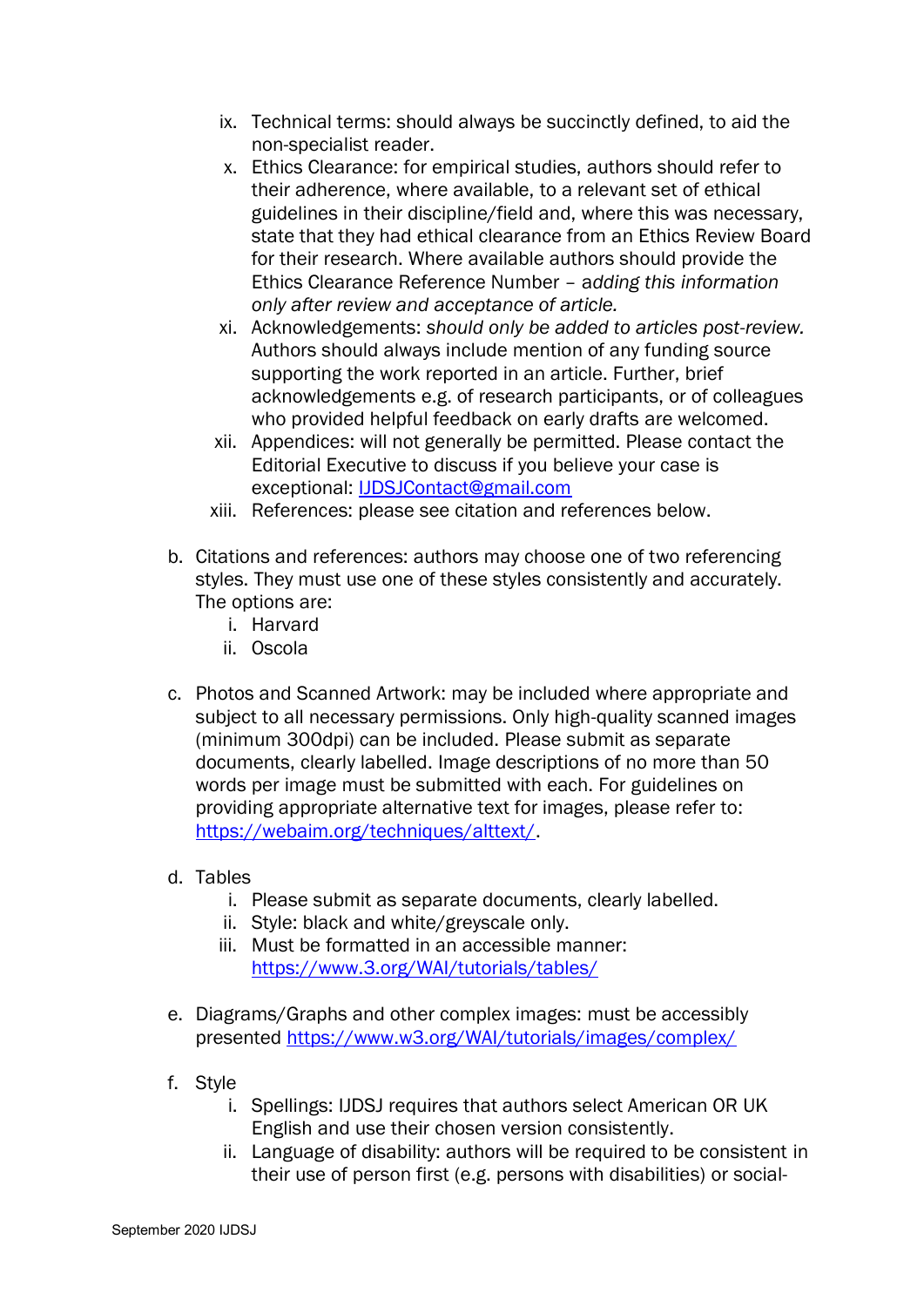model of disability (e.g. disabled people) terms and to provide a brief statement in a note, explaining their decision. IJDSJ will be vigilant in requesting the removal of any terms or phrases incompatible with its principles and values as set out in the journal's Ethics Statement. Further, authors are asked to be conscious of terms or literary devices that perpetuate ableism or sanism in more subtle ways (e.g. 'in making this argument they do not have a leg to stand on', 'this is an insane waste of resources', or 'disabled children have a different experience to that of normal children'). The latter point does not apply when quoting respondents or others who may use such terms/expressions, albeit the IJDSJ would expect authors to engage appropriately and critically with such quotations.

- iii. Measurements (units): should be given to a maximum of TWO decimal place unless there is a very strong scientific rationale for doing otherwise.
- iv. Style: IJDSJ has no preference for first or third person style. Please be consistent in your use of one of these. The journal expects a scholarly style.
- v. Oscola provides opportunity for 'notes'. Authors using Harvard may include a small number of Endnotes.
- vi. Please see Quick Guide and Submission Checklist at end of this document for further information.
- 7. Ethics and responsibilities of the author: The journal adheres to the ethical standards endorsed by the Committee on Publication Ethics [\(https://publicationethics.org/\)](https://publicationethics.org/). In particular:
	- i. We expect all authors to state if they have a conflict of interest which could potentially bias their opinions - for example their funding-source or employment. Please alert the Editorial Executive to this in your submission email.
	- ii. All named authors on the articles should be willing to confirm that they have jointly participated in the research and writing of the article and that no author has been omitted from the list of authors.
	- iii. We require authors to warrant that their articles are original, have not been previously published and do not plagiarise or otherwise copy someone else's work without attribution. Author(s) are responsible for securing all necessary copyright permissions for material included in their manuscripts. The IJDSJ reserves the right to put manuscripts through a computerized plagiarism detection software prior to publication and if plagiarism or any other form of malpractice (e.g. significant content recycling, which we deem to be over 5%) is identified, the article will not be published.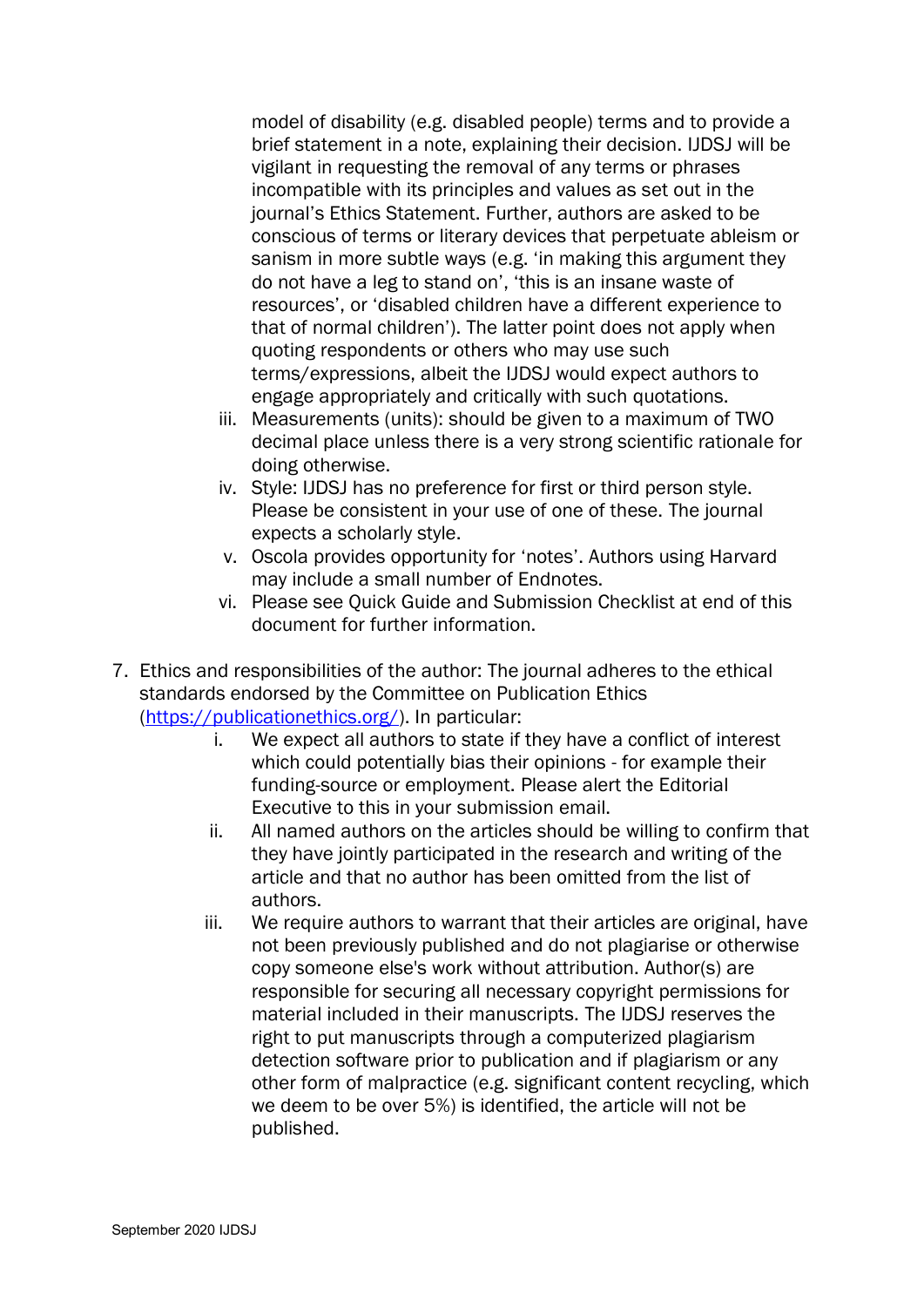- iv. We also require authors to warrant that their article does not defame, libel, or bring another person into disrepute, and neither does it contain anything illegal (e.g. copyright infringing).
- v. Additionally, we request that authors do not submit their article or book review for consideration by other journals or publishers while they are being considered for publication by the IJDSJ.
- 8. Submission letter: a submission letter is not required. If there are issues that the author(s) wish to bring to the attention of the Editorial Executive they may mention them when submitting their article, i.e. within their email.

### 9. Peer review

- i. The review process for all manuscripts will begin with a deskreview. A member of the Editorial Executive will determine whether the manuscript fits the aims/scope of the journal and if it is well-written and thus readable/comprehensible. Articles may occasionally be rejected at this point if they do not meet any of these criteria. Following successful desk-review, manuscripts will progress to full-review.
- ii. Book reviews will be reviewed by two members of the Editorial **Executive**
- iii. All articles will be subject to an anonymous peer-review process. IJDSJ will adopt what is commonly (and unfortunately) known as 'double-blind' review, but which we prefer to term 'doubly-anonymous'. Reviewers will not be informed of the identities of authors. Authors are thus required to ensure that their manuscript is prepared in way that does not reveal their identity/ies. Authors will be sent anonymised feedback from reviewers.
- iv. All articles will be considered by at least by two reviewers. Other than in exceptional circumstances, every article submitted to IJDSJ will be reviewed by at least one member of the Editorial Board (URL: <https://ijdsj.online/editors>).
- v. The journal will provide clear guidance for reviewers to ensure collegiate and helpful feedback. The IJDSJ will not tolerate poorquality, abusive or otherwise unhelpful feedback from reviewers. Reviewer feedback will be considered by a member of the Editorial Executive prior to sending to authors and where necessary revised and/or accompanied by further guidance.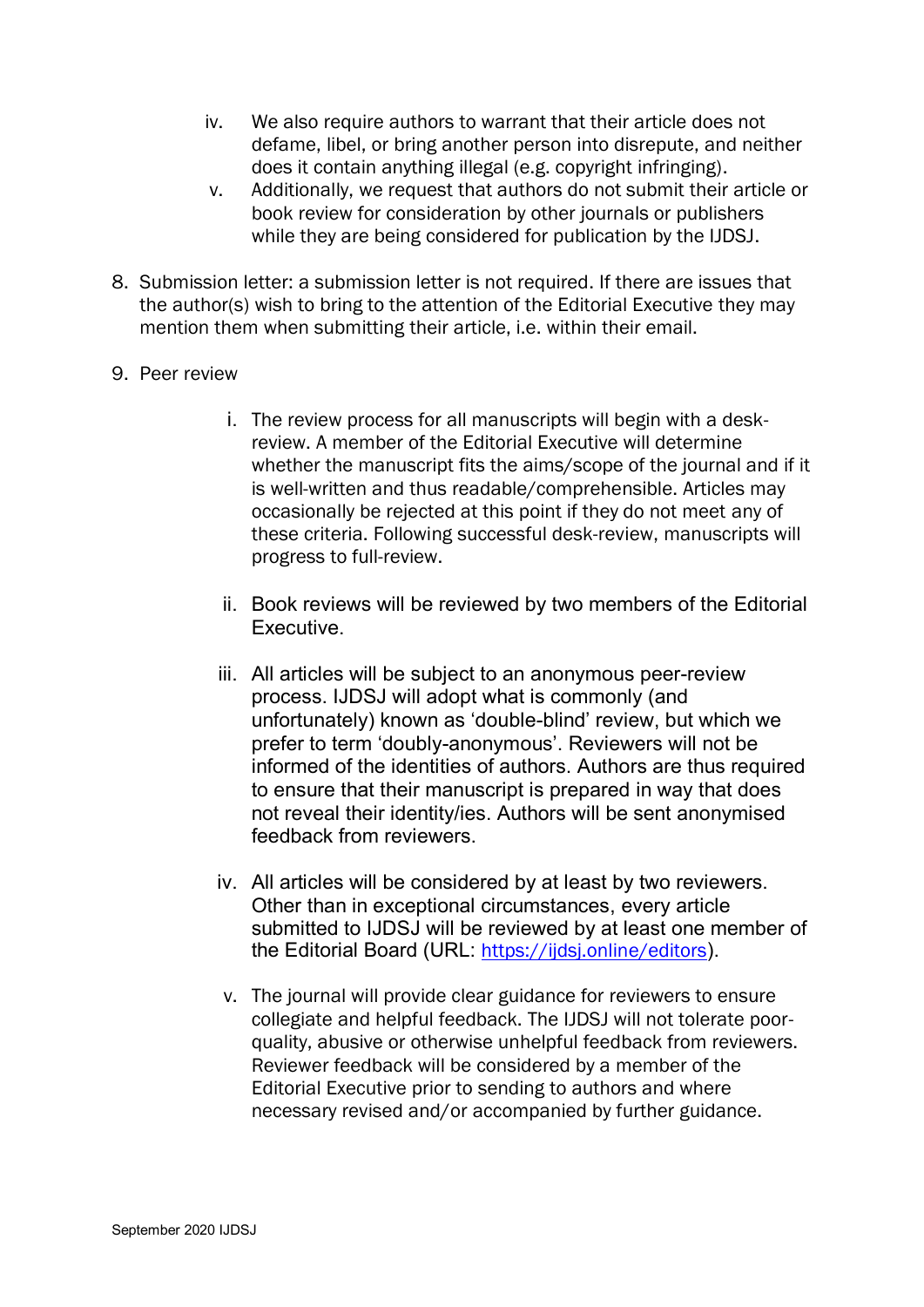- vi. The journal will strive for an average time for review of 12 weeks from point of submission. Should this timescale prove to be impossible, the author will be informed in a timely manner.
- vii. Authors may not suggest reviewers at the point of submission, but may indicate if they would prefer that certain reviewers were not approached. The Editorial Executive reserves the right to select reviewers (and to consult with authors). Author requests will be considered carefully and sensitively.
- viii. Reviews of articles will be kept confidential, seen only by members of the Editorial Executive. They will be stored securely.
	- ix. The final decision on all articles will be made by a sub-group of the Editorial Executive to include the two Co-Chairs and 2-3 other members. Once authors have been informed, reviewers will also be told the outcome.

Decisions will be ONE of the following:

- Accept (may include minor typographical revisions)
- Accept with revisions (to be checked by Editorial Executive or nominated Editorial Board member)
- Revise and resubmit (second round of reviews)
- Reject

When an article is sent for a second round of reviews the Editorial Executive will make every effort (but cannot guarantee) to ensure that at least one of the original reviewers is involved.

- x. Copyediting: IJDSJ may request that authors arrange, at their own expense, for their manuscript to be copyedited. The journal is not able to undertake extensive copyediting of manuscripts, but will seek to work with authors to find solutions so that language does not become a barrier to publishing in the IJDSJ.
- xi. Proofs: Pluto Journals will arrange for professional typesetting of manuscripts. The corresponding author is asked to respond promptly to requests for checking of proofs and to follow instructions carefully for marking up errors and returning checked-proofs.
- 10. Plain English Summaries: Plain English Summaries must be provided for all accepted articles and book reviews. These will be published in the IJDSJ Digest.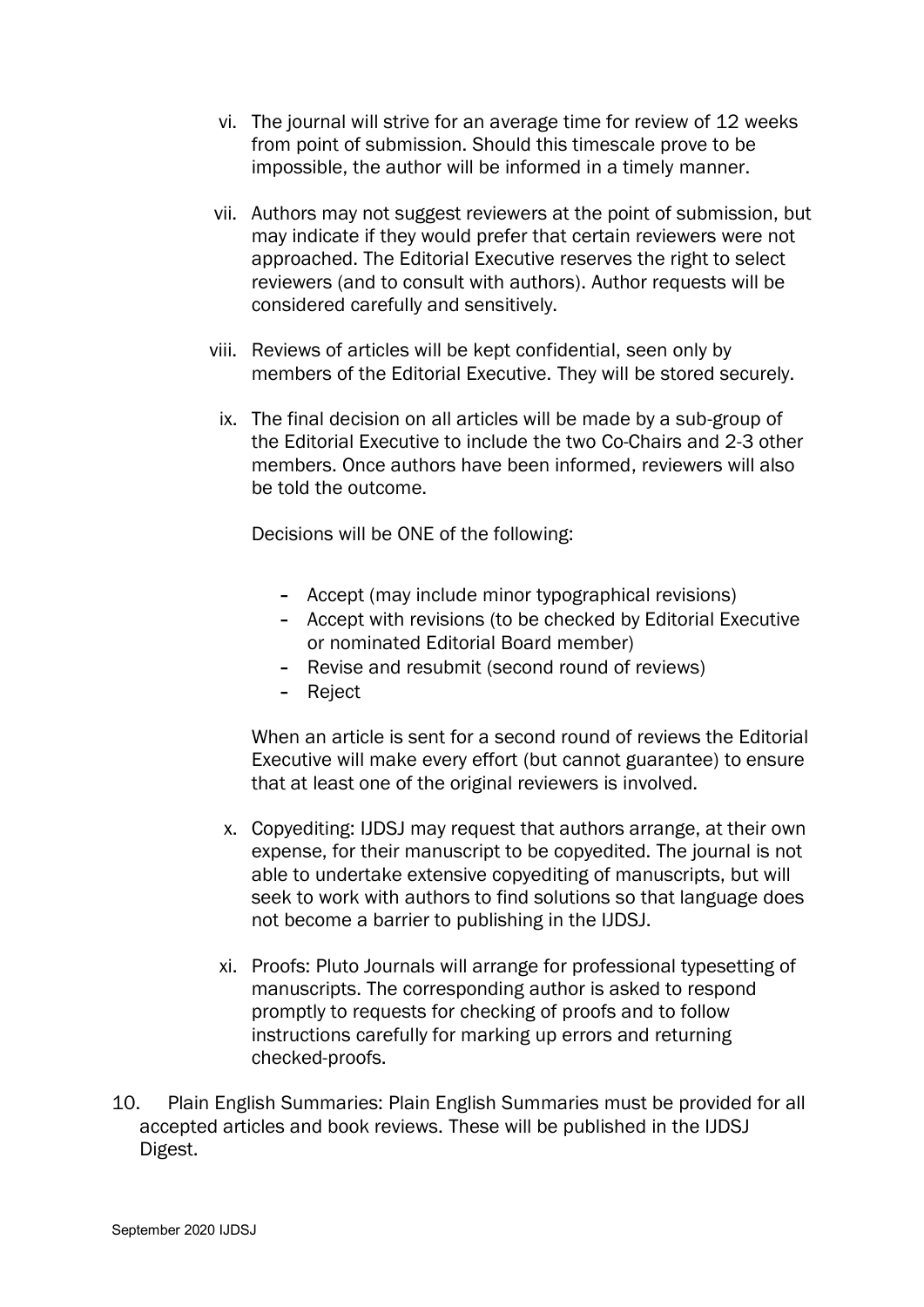For articles these should be 500-1,000 words.

For book reviews these should be no more than 250 words.

Authors are encouraged to write these in an engaging, more magazine-style, suitable for a lay audience. They are welcome to discuss with the Editorial Executive the style of this piece of writing [\(IJDSJContact@gmail.com\)](mailto:IJDSJContact@gmail.com). The journal will welcome these summaries to be in different formats e.g. policybriefings, 'digestible' legal notes, easy-read and child-friendly formats, or zinestyle contributions.

Where an article may be of particular interest to people with learning difficulties/disabilities (intellectual impairments) we encourage IJDSJ authors to become familiar with the concept of easy-read and to explore how even complex concepts can be conveyed in ways that allow more people to understand them. There are many organisations with expertise in this area. We provide these examples: [https://www.odi.govt.nz/guidance-and-resources/a](https://www.odi.govt.nz/guidance-and-resources/a-guide-to-making-easy-read-information/)[guide-to-making-easy-read-information/](https://www.odi.govt.nz/guidance-and-resources/a-guide-to-making-easy-read-information/) and [https://www.inclusion](https://www.inclusion-europe.eu/easy-to-read-term/)[europe.eu/easy-to-read-term/](https://www.inclusion-europe.eu/easy-to-read-term/)

Where an article may be of particular interest to children, we encourage IJDSJ authors to become familiar with age-appropriate and child-friendly writing. UNICEF has produced an interesting guide to adapting the UN CRC with and for children and this includes much advice that is transferable to other types of writing for children: [https://www.childrightsconnect.org/wp](https://www.childrightsconnect.org/wp-content/uploads/2019/08/cf_crc_translation_guide_final.pdf)[content/uploads/2019/08/cf\\_crc\\_translation\\_guide\\_final.pdf](https://www.childrightsconnect.org/wp-content/uploads/2019/08/cf_crc_translation_guide_final.pdf)

- 11. Preprints and E-Offprints: the IJDSJ will not consider manuscripts that have been published elsewhere in similar form. Authors are welcome to publish the pre-reviewed version of their manuscript (known as a 'pre-print') in e.g. their institutional or other suitable repository. The rights of authors to share their finally accepted manuscript ('postprint') and final published version ('eoffprint') are set forth in Pluto Journal's Permission Form, which is available on the IJDSJ website. Pluto Journals approach is to encourage and facilitate scholarly, *but not commercial*, knowledge-exchange.
- 12. Schedule: the IJDSJ will aim to publish accepted manuscripts within 9-12 months from point of acceptance of final version. The Editorial Executive will correspond with the author(s) and keep them informed of likely publication date. This clause will be amended if IJDSJ becomes Open Access. Pluto Journals is currently working to achieve this.
- 13. Copyright Information: is contained within Pluto Journal's Permission Form, which is available on the IJDSJ website.
- 14. There are no charges to authors publishing in this journal.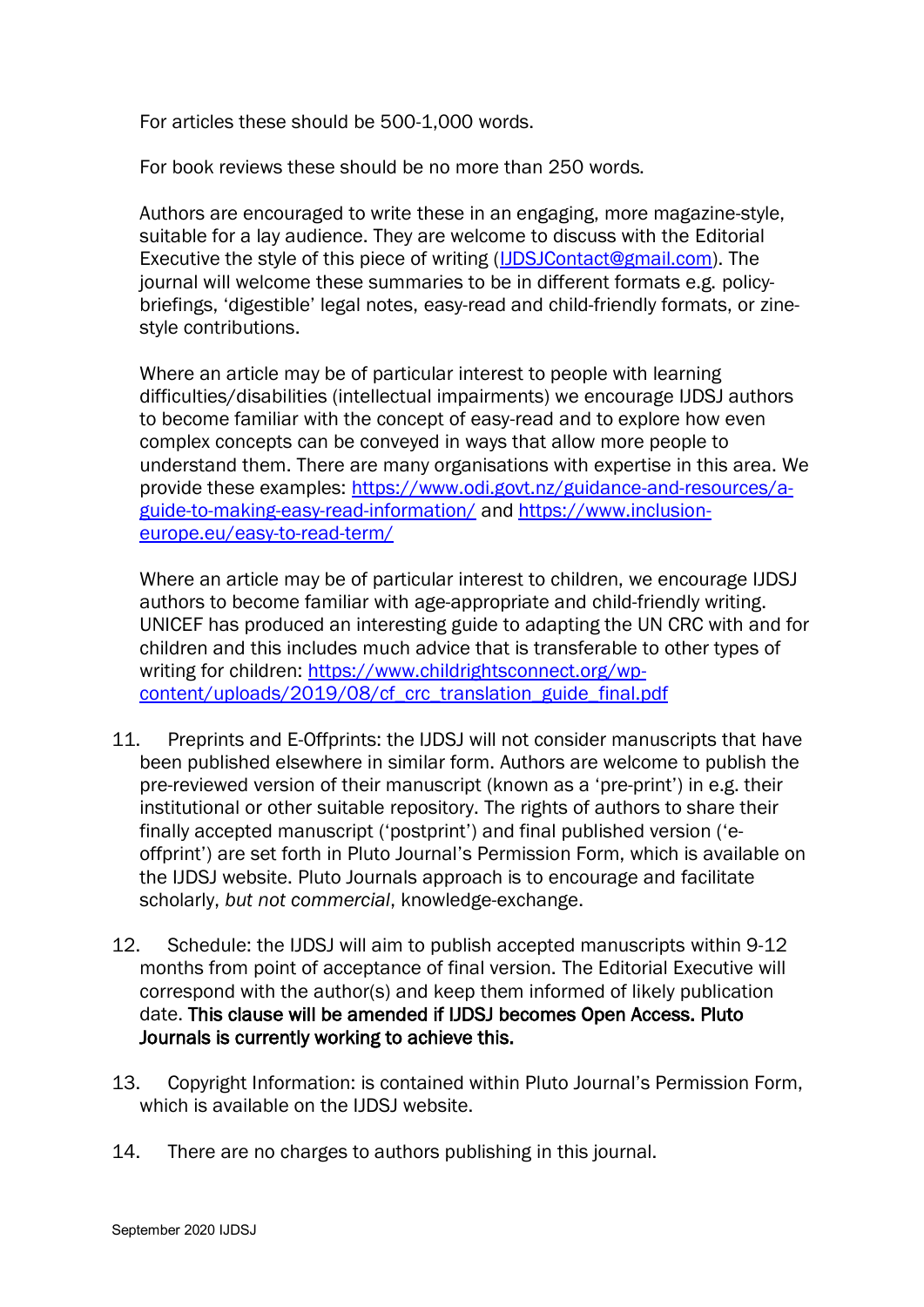- 15. Errata and corrections: If there are errors in a published article, we will investigate and, if necessary, correct the article (with an erratum, or [if required] retracting the article). All authors will be informed and their consent (where possible) obtained before any changes are made. IJDSJ reserves the right to take appropriate measures, including possible retractions of published articles, when cases of scholarly misconduct are detected.
- 16. Appeals: should an author wish to appeal a decision of Reject, they should write to the Editorial Executive [\(IJDSJContact@gmail.com\)](mailto:IJDSJContact@gmail.com). The Co-Chairs will appoint two members of the Editorial Board not involved in the original review process for the article to consider the article and reviews again and to submit their recommendations to the Co-Chairs. Any final decision will rest with the Co-Chairs. The IJDSJ will only be able to permit one round of appeal per manuscript.